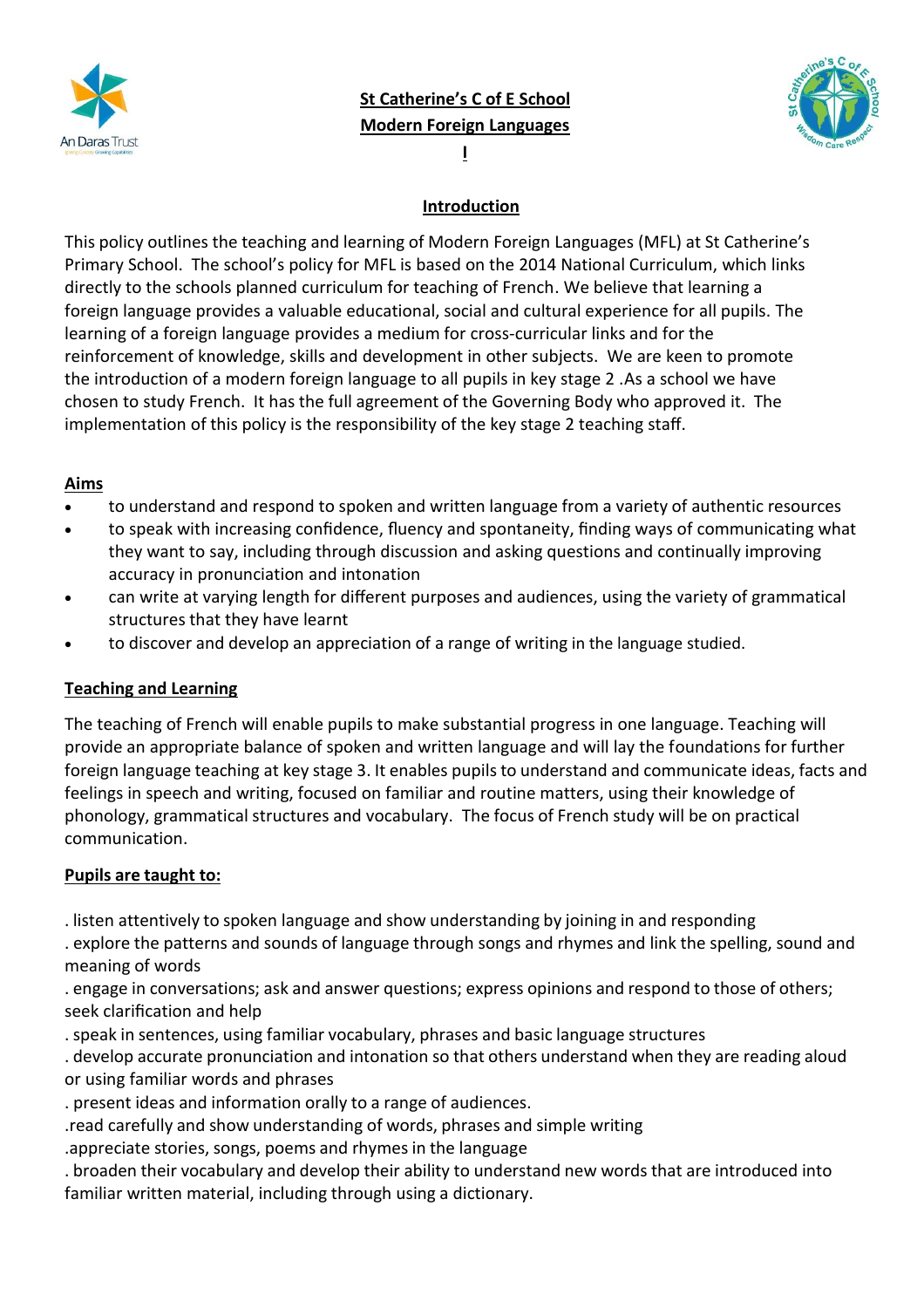. write phrasesfrom memory, and adapt these to create new sentences, to express ideas clearly

. describe people, places, things and actions orally and in writing

. understand basic grammar appropriate to the language being studied, including (where relevant): feminine, masculine and neuter forms and the conjugation of high-frequency verbs; key features and patterns of the language; how to apply these, for instance, to build sentences; and how these differ from or are similar to English

# **Planning**

Lessons are planned through the Units selected from the Light bulb Languages Curriculum. When appropriate planning is annotated with indication of:

- TA Support
- Differentiation

# **Curriculum Links**

Learning another language presents opportunities for the reinforcement of knowledge, skills and understanding developed in other curriculum areas. These opportunities can be exploited through aspects of:

- Literacy: development of speaking and listening skills, knowledge and understanding of grammar and sentence construction
- ICT: use the internet to research, PowerPoints to present and use of word processing.
- PSHE&C: the multilingual society, knowledge of other countries and societies
- Numeracy: counting, time and the date, money
- Geography: work relating to the study of other countries weather
- Science: work on parts of the body, animals.
- Music: rhyming, rhythm, singing, composition, world music
- RE: celebration of festivals
- History: work relating to the study of other countries, famous people
- Art: look at paintings and the lives of painters
- PE: physical responses to instructions issued in the language learnt

# **Assessment**

Teachers assess children's progress informally during the lessons, evaluating progress against the outcomes stated within the taught units.

At the end of the year pupils are assessed against the attainment targets:

- Speaking and listening
- Reading and writing
- Intercultural understanding.